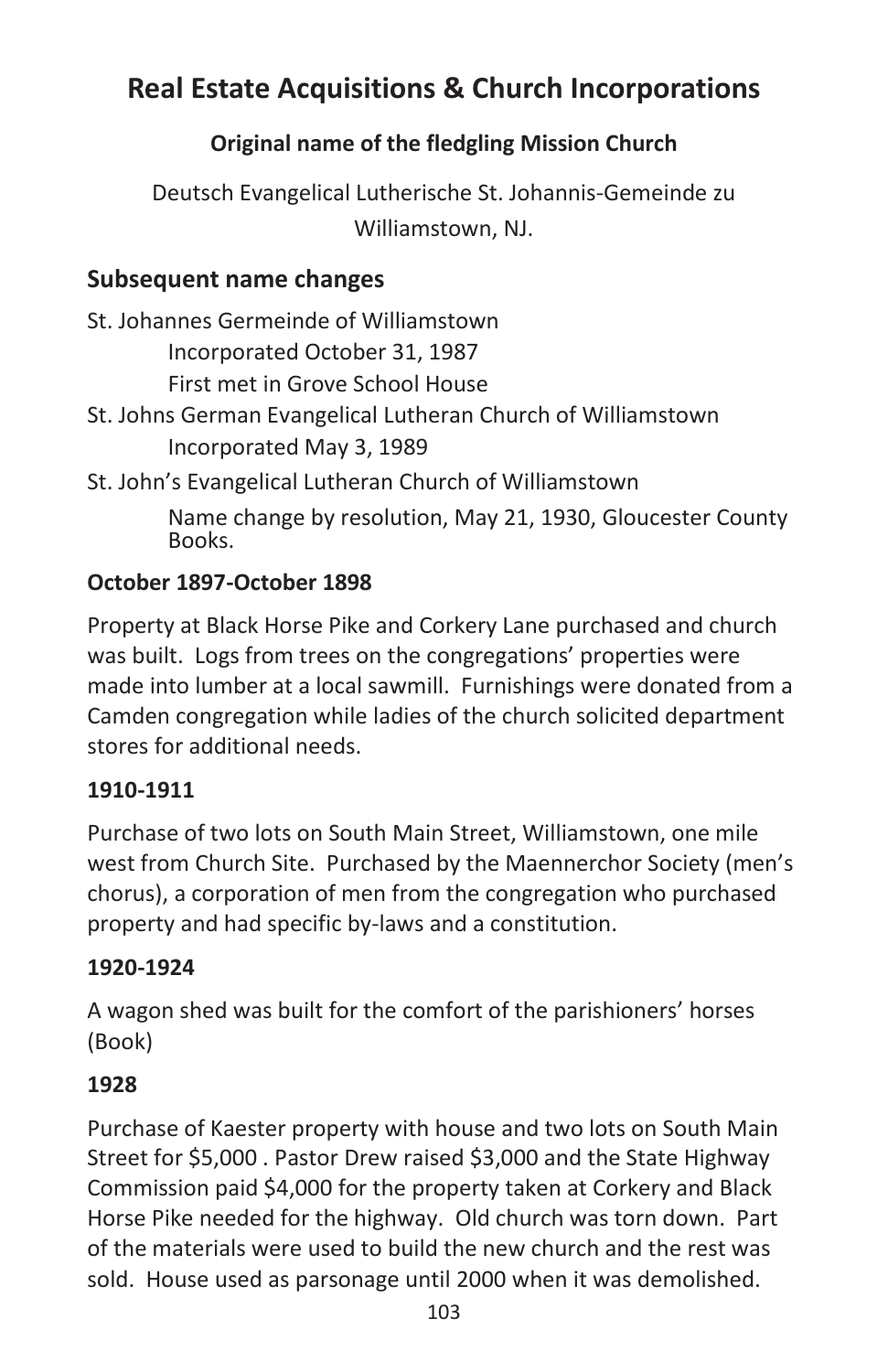August 1929–construction of the new church begun on the two lots purchased by the Maennerchor Society, which were adjacent to the Kaester property.

September 1, 1929–cornerstone laid

\$1,000 donation from Louis Egerter

1929-30 – Original church demolished by State Highway Commission to enlarge the Black Horse Pike. Only the front of the property was taken by the state, the cemetery and other land remains the property of St. John's Lutheran Church

1954–Dobbins property purchased (adjacent to church property, north side.)

**1955** – June 12, 1955, ground breaking of Education Building. November 24, 1955 cornerstone was laid. November 3, 1957, Education Building dedicated.

1970-1972 – Construction of the 40 ft, \$40,000 addition to the front of the church. September 18, 1970 last service before construction. Christmas Eve 1971 first service after completion of construction. May 2, 1972, new addition was dedicated.

1993–Channel Property purchased. Buildings on site were demolished.!!

**1998** – The Gommel Garden was designed and installed in memory of Marie and Helen Gommel. The garden is located on the Channel Property.

1999-Property at 1002 South Main Street was purchased from MHSR Associates. Main floor used for church office, conference room space and Sunday School classrooms. Upper floor used for Sunday School classrooms. In 2005 the upper floor was used for Interfaith Hospitality Network/Family Promise as their Day Center. Interfaith Hospitality Network Day Center moved to Glassboro in 2011. In 2012 the upper floor was completely rehabilitated. Member in residence who is responsible for overseeing and cleaning the properties.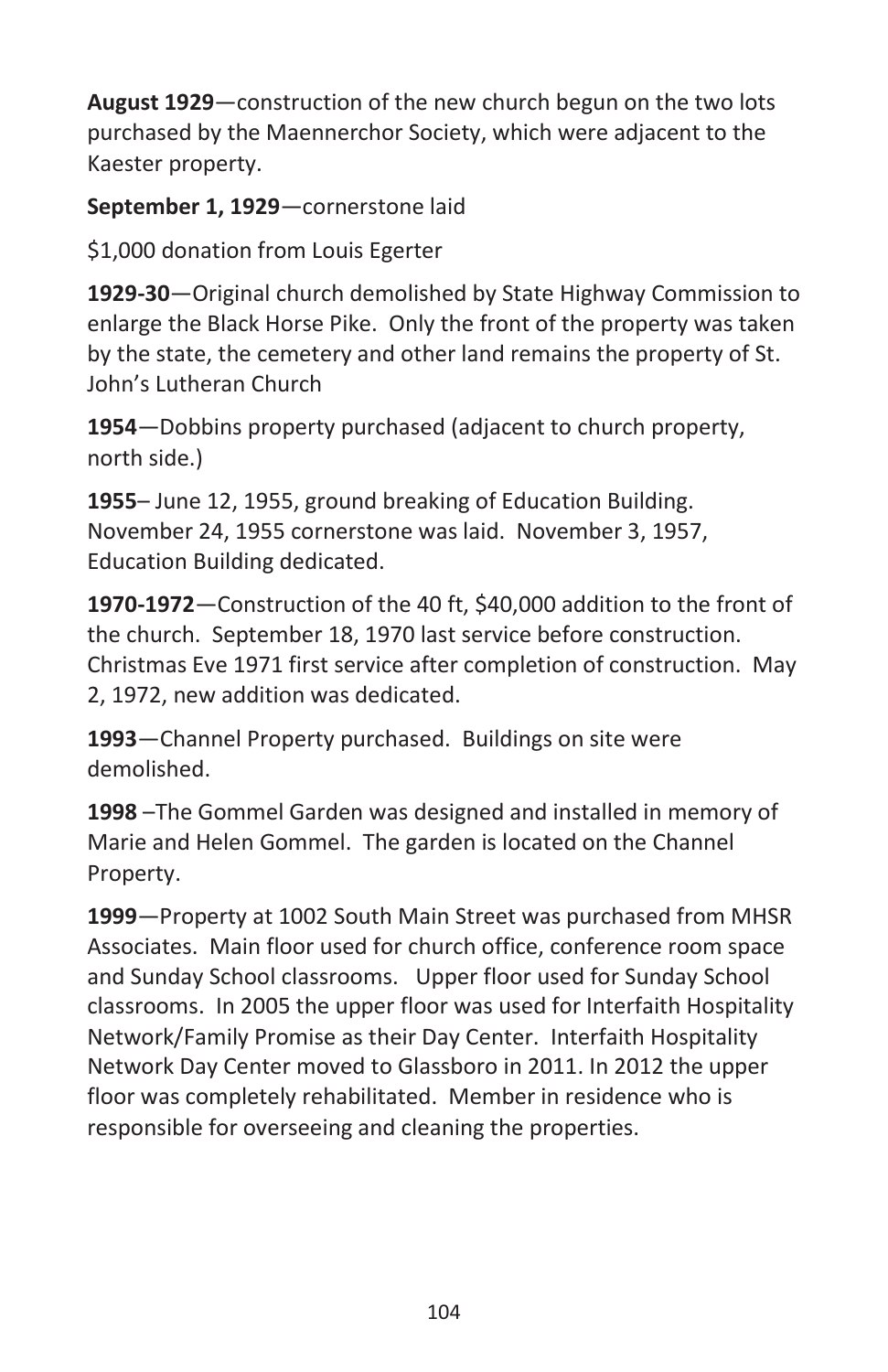# St. John's Property Improvements and Repairs

1919–Church received a fresh coat of paint

1947 – Church was painted

1950–Congregation voted to repair and remodel all church property. Main church auditorium, Social Hall, exterior of church, exterior of parsonage, balcony nursery wired for sound and enclosed with acoustic tile and safety glass. A new kitchen was installed in the parsonage. It is thought that the dropped ceiling in the sanctuary was installed at this time. Cost \$5,000

**1951**—new heating system was installed in the church; cleaned the parsonage; redecorated the parsonage; remodeled the kitchen of the Church

**1952**—New brick and flagstone steps were added to the church \$750 from an anonymous person; church floor was refurbished; minor renovations to the Chancel; new red carpet; new red covers on our pew cushions and new kneeling cushions in front of the Altar Rail; new light fixtures in the Social Room; Wooden steps of Parsonage were replaced with concrete. The parsonage had a new furnace installed; installation of a new electric range and hot water heater; venetian blinds throughout the parsonage compliments of the Women of the Church.

1953 – Bathrooms in church and parsonage renovated, \$500; Nursery Dept moved to the newly renovated 1st floor of parsonage back room; this area is also used by our Senior Department; new bulletin sign on Main Street in front of the Church give by the Luther League; flood lights were installed so the front of the church could be lighted at night; received wrought iron candelabras; remodeled parsonage bathroom, purchased a modern vacuum cleaner for the church and venetian blinds for the Sunday School Dept in Parsonage.

1954 – painting and papering hallways, living room, dining room of Parsonage; purchased an institutional stove for new parish house kitchen (Education Building).

1955 – Ground Breaking Service held on June 12th for Parish House/ Education Building; held own Thanksgiving Day and Cornerstone Laying Service for the Parish House/Education Building.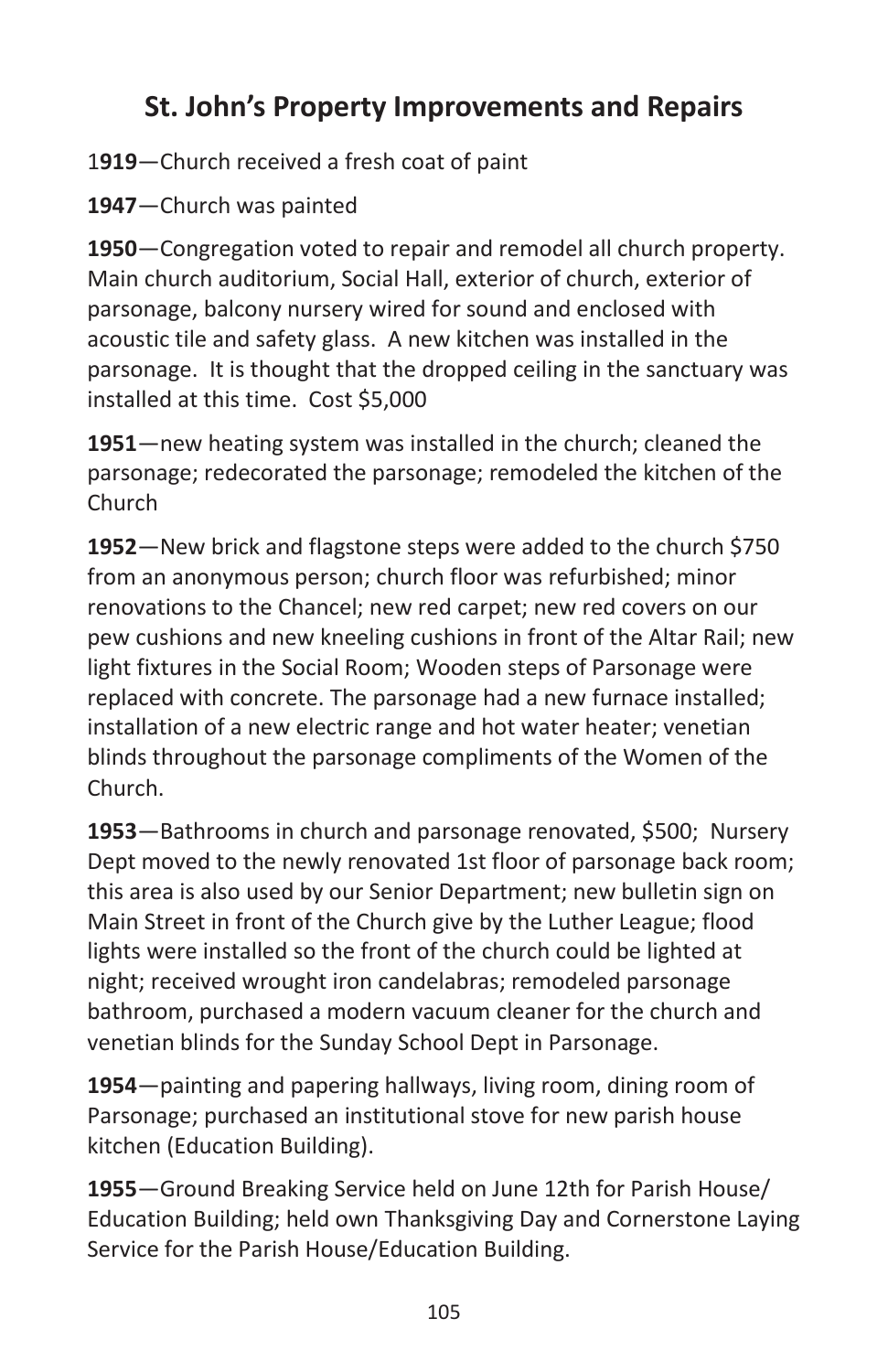1956–Exterior wood trim and shingles on the Church were painted; Pastor's study was moved to the room formerly used as the Nursery Department; Dobbins house was razed in December

1957–The garage on the Dobbins property was sold and moved; the parsonage porch was replaced with a cement porch; the driveway between parsonage and church was repaired with several loads of gravel; concrete apron was added to prevent drive from washing out; additional work on the Education Building: completion of ceilings; auditorium floor; entranceway hall floor; installation of Formica in new kitchen: gave church thorough cleaning

1958 – Sidewalks were installed around the Education Building; parsonage received new kitchen cabinets; new plywood floor and covering in the kitchen and new plumbing.

1959–Education Building: new lights installed; new drapes made for windows; tile was laid on the floor of the lower level; Narthex of church was renovated, painted and tile laid on the floor; sanctuary was painted. Parsonage: considerable amount was done.

**1960**—New Insurance plan was purchased which gives us more adequate coverage; new storm windows were installed in the parsonage; bathrooms in the Parish Hall/Education Building were tiled and painted; new mowers for church grounds and cemetery were purchased; Parish Hall was landscaped; three rooms downstairs were painted; new lighting fixtures were installed.

1961–repair of the Good Shepherd window was completed; the Sunday School paid for the cost of cleaning and waxing the tile floors in the Education Building.

**1962** – Closet installed in the bedroom, Parsonage; hard wood flooring laid, sanded and finished in the same room; painting of the exterior of the Church was started, but will need to be finished in the spring; major project was the installation of the sewers in the Church and Educational Building.

1963–New roof on garage; repairs to bell tower; painting of Church exterior; painting of parsonage exterior; painting of Education Building exterior; blacktop on driveway; new sidewalk from parsonage to church; new gutters Education Building; new altar railing; wood paneling in the chancel; church basement was painted.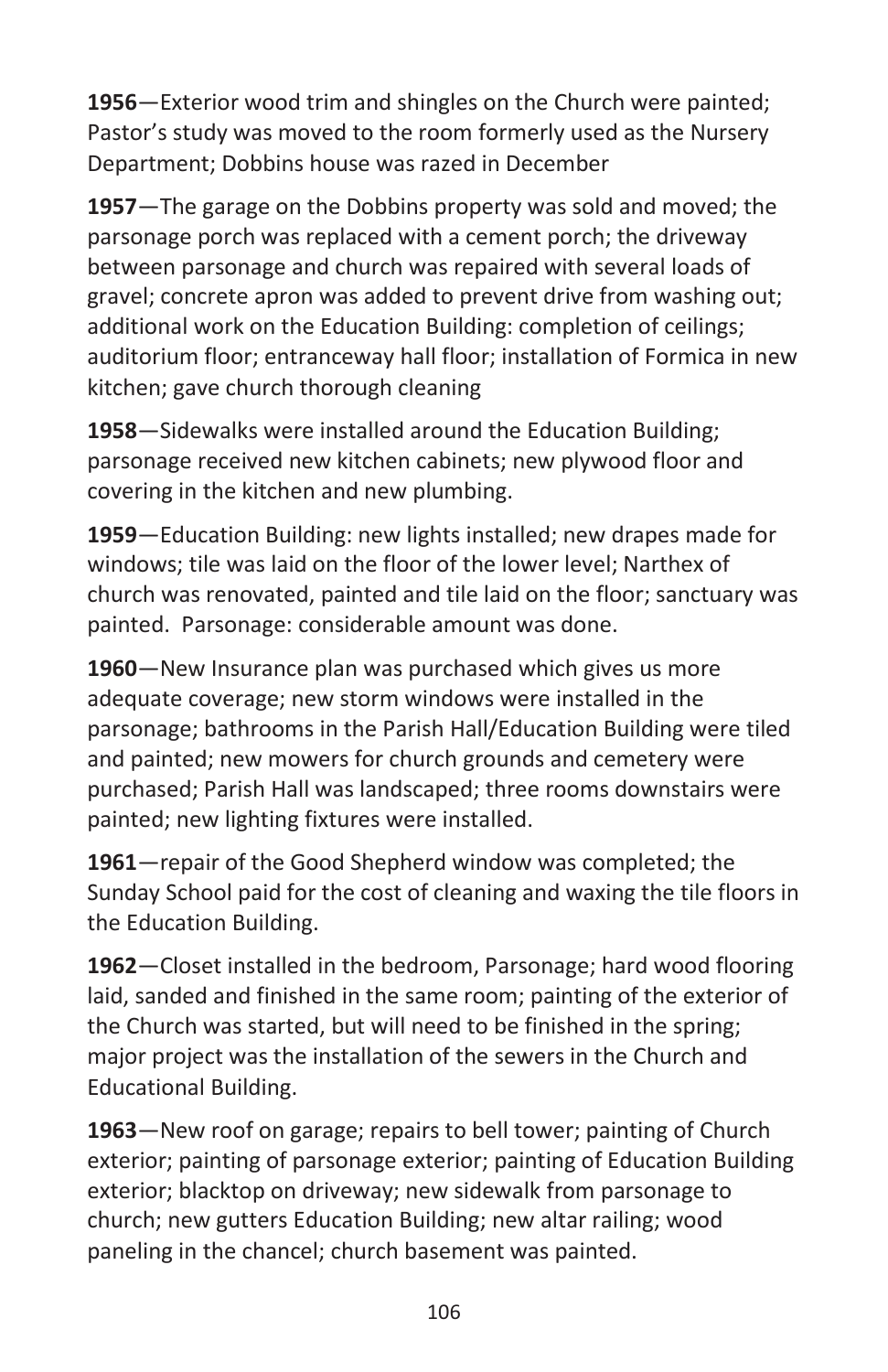1964 – new roof on Church and Parsonage; refinished pulpit; tiled bathroom in parsonage (tub area only).

1965 – remodeling of Pastor's study; paving of driveway around parsonage; enclosure of entrance to Sunday School Nursery room; new door on the rear entrance to the Church.

**1966** – major improvement was the installation of new pews and sanding the floors of the church; the church was painted.

**1967** – major improvement was completion of pews with kneelers; a new railing was installed at the choir section; new steps were created at the office inparsonage; new ventilation hood was installed in kitchen of parsonage; completion of black-topping driveway on the north side of the church and Education Building.

**1968** – new doors erected in entrance of the church on Main Street; installed new signs on Main Street and Black Horse Pike; new electrical service installed in parsonage.

1969–The women made drapes for Ed Building; new door installed on side of church; first floor of Ed Building painted; rain gutters installed on Ed Building; retention wall built in front of parsonage at sidewalk.

1974 – completed church basement renovation (meeting room, choir room, kitchen, study); stained glass windows were re-leaded.; lower level and church were completely air conditioned; parsonage had decorative iron railings added.

1975 – church basement completely furnished; room divider separating the lounge from the conference room was installed a well as a blackboard: pastor's office now has two stuffed chairs and a new desk chair; larger stainless steel sink was put in kitchen; privacy dividers were installed in bathrooms and mirrors hung on doors; towel dispensers were installed in bathrooms; two electric hand dryers installed in the Ed Building bathrooms; sign was placed along the Black Horse Pike with "Last Lutheran Church..."; the big project was Parsonage renovation: all new windows installed; old molding removed; walls in living room, dining room, kitchen and bedrooms paneled; bathrooms paneled, tiled, fixtures replaced and new vanity sinks installed; additional cabinets installed in kitchen; foyer papered and painted; electricity updated with additional outlets bedroom lights.

107 1976–Church; lightening rod system installed; church was struck by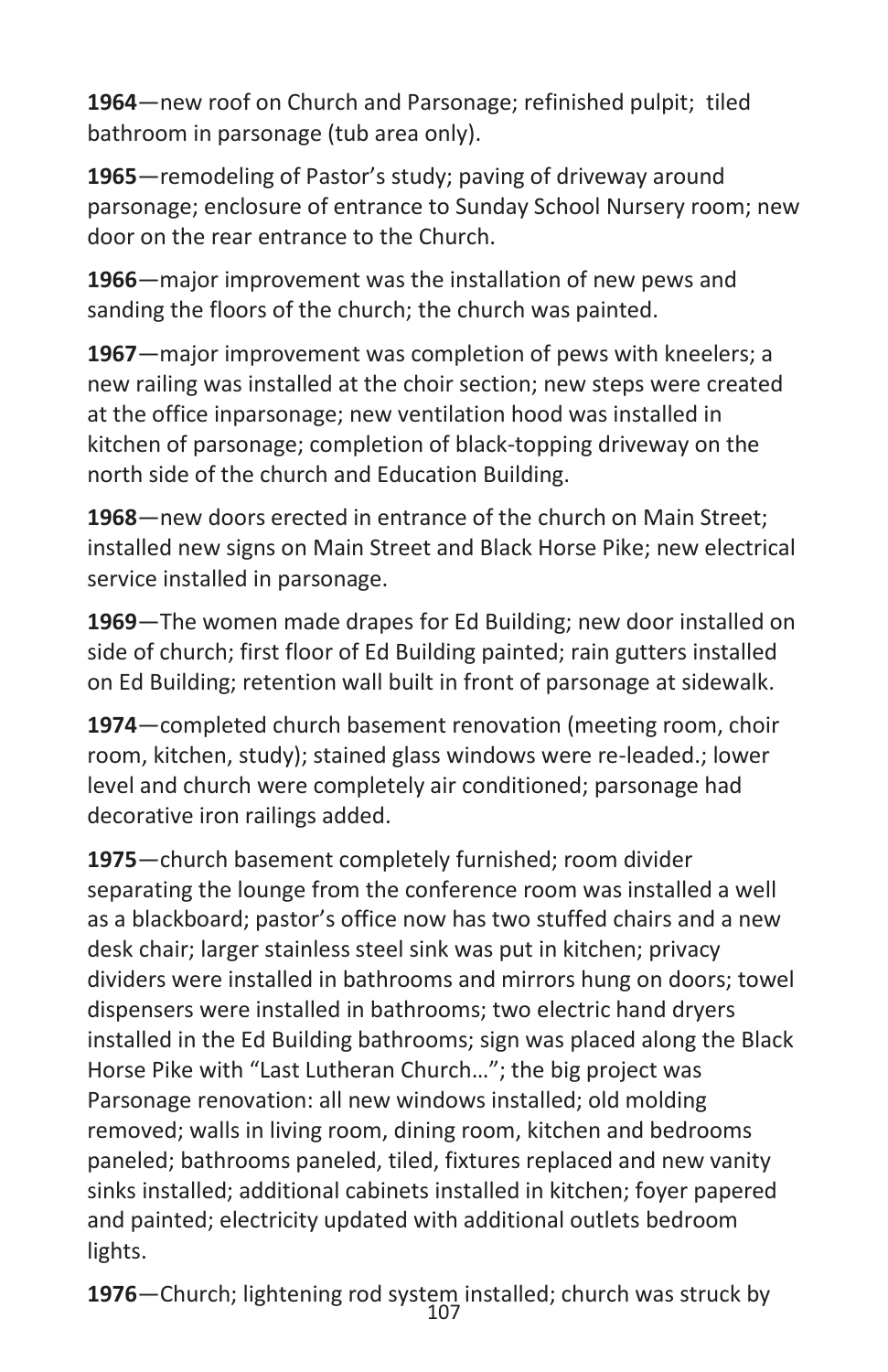lightening causing damage to the sound system and organ; new vacuum cleaner purchased as well as a self contained public address system; the roof at back of church was repaired and frames of Church windows repainted.

Education Building: half of roof was re-shingled; inside repainted and woodwork refinished; outside and inside lights installed in garage at parsonage; LCW made drapes for big windows of foyer of Ed Building.

**1977**—Parsonage: new hot water heater installed as well as an air conditioner; lights installed in the garage; buildings repaired and painted.!!

Church: sign facing Main Street was painted; carpeting in upstairs of church was steam cleaned.

Education Building: Floor of stage refinished; tile floors in lower level stripped, cleaned and re-waxed; nursery classroom was painted and decorated.

Grounds: parking lot was blacktopped in front of building.

1978 – new back door was installed in parsonage.

Education Building: storm door was installed on nursery entrance; one dozen small folding chairs purchased for Sunday School; two dozen small wooden chairs repaired; exterior trim over main entrance repainted.

Church: front doors of Church repainted; air conditioning compressor replaced.

Grounds: parking slots striped in Education Parking Lot; as deterrent against thru-way traffic, new posts and chain were installed across the driveway between the church and parsonage.

1981—new dropped ceiling in upstairs area of the Ed Building installed; new wiring and lights were installed; ceiling plastered and painted in entrance area.

1982–New drapes and stage curtain were installed in Ed Building; only minor repairs were done.

1983 – new roof installed on Education Building; exterior woodwork covered with aluminum; carpet installed in nursery' outside windows of the Ed Building painted and broken glass replaced. Heating system in church was repaired.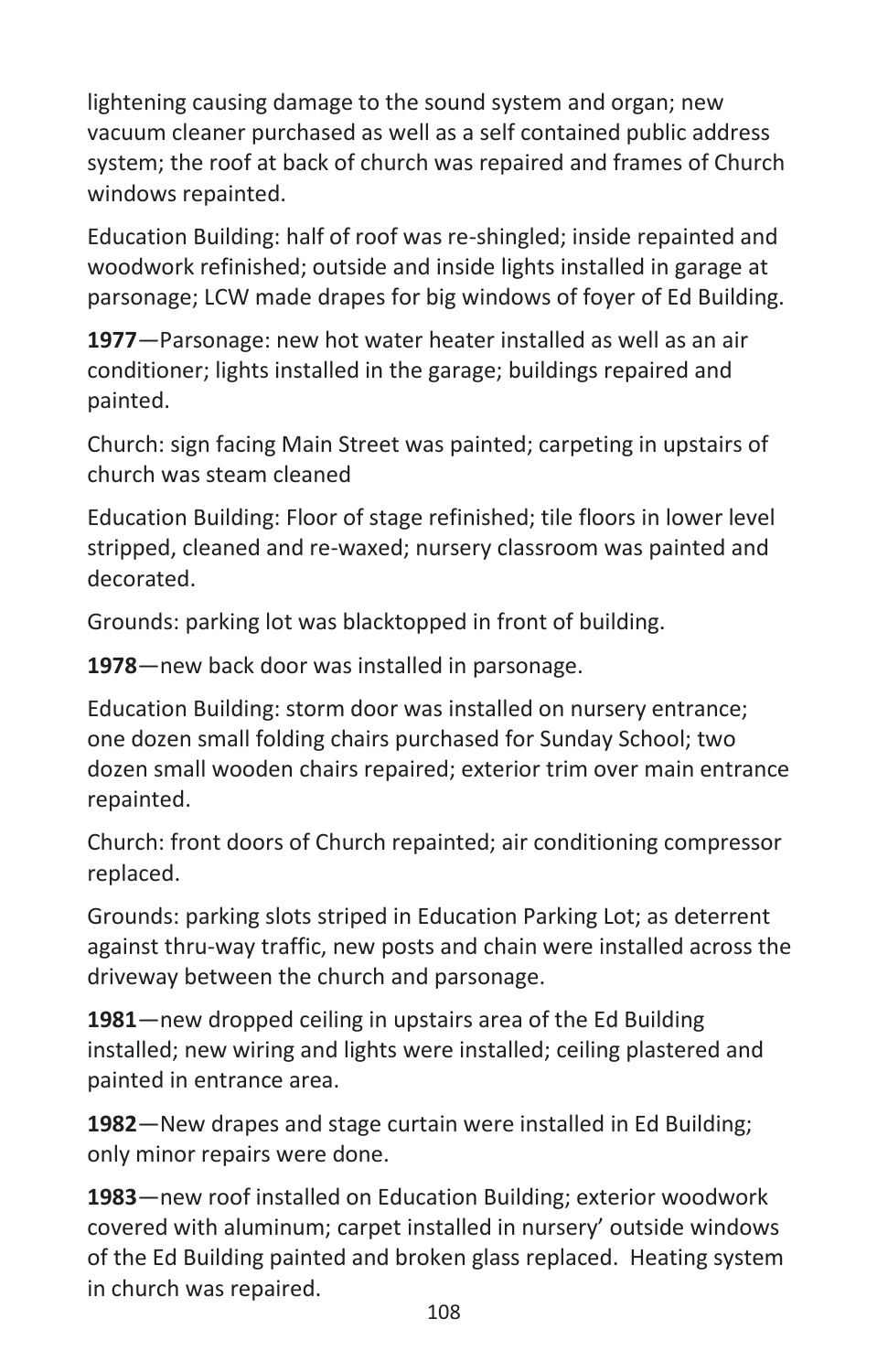1984 – cemetery sign repainted, "coming events" sign installed facing Black Horse Pike, "Last Lutheran Church" sign repainted; concrete walk poured along the side of the church; storm windows and new rear entry door installed in nursery room in Ed Building; Good Shepherd window lighted; speaker system and clock installed in nursery; "greeters" became a familiar sight in narthex of church; began two church services every Sunday in October.

**1985**—interior of the church repainted, carpeting installed in the lower level of Ed Building in center room and hall; former parsonage designated as the Education Building annex and used by the Youth Group and Sunday School to provide much needed space; new roof installed on church; parking lot re-striped; 48 new child size chairs purchased for Sunday School; office set up for Sunday School Superintendent on side of stage; mail slot installed in front door of church; cemetery sign re-erected after being blown down; new roof installed on church; additional rain gutter was installed on Ed Building; a light over the pulpit was installed on a separate circuit.

**1986** – new heating system installed in church; new hymnal racks installed to accommodate Bibles and hymnals; church steeple was repainted; installation of phone in lower level of church; installation of door between kitchen and dining room area in annex for Sunday School room.

1987-chair lift installed.

1988 – parking lot lights installed; kitchen in Education Building renovated including: new floor, ceiling, sinks and refrigerator; bathrooms painted; closed circuit TV installed in nursery; water cooler installed in the lower level of church; chair and table carts purchased; crash bars and emergency exit lighting installed in Education Building; second story rooms in annex (former parsonage) were prepared for Sunday School classroom use.

**1989**—refinished floor in Education Building (upstairs); fixed downspouts and drains around Ed Building; three large trees removed; two new front doors and "crash bars" installed in Education Building and also rear door of church.

**1990**–cathedral ceiling closed off since 1950 to conserve heat reopened; insulation and wainscoting repaired and replaced where needed; interior of church repainted; door and window trim was wood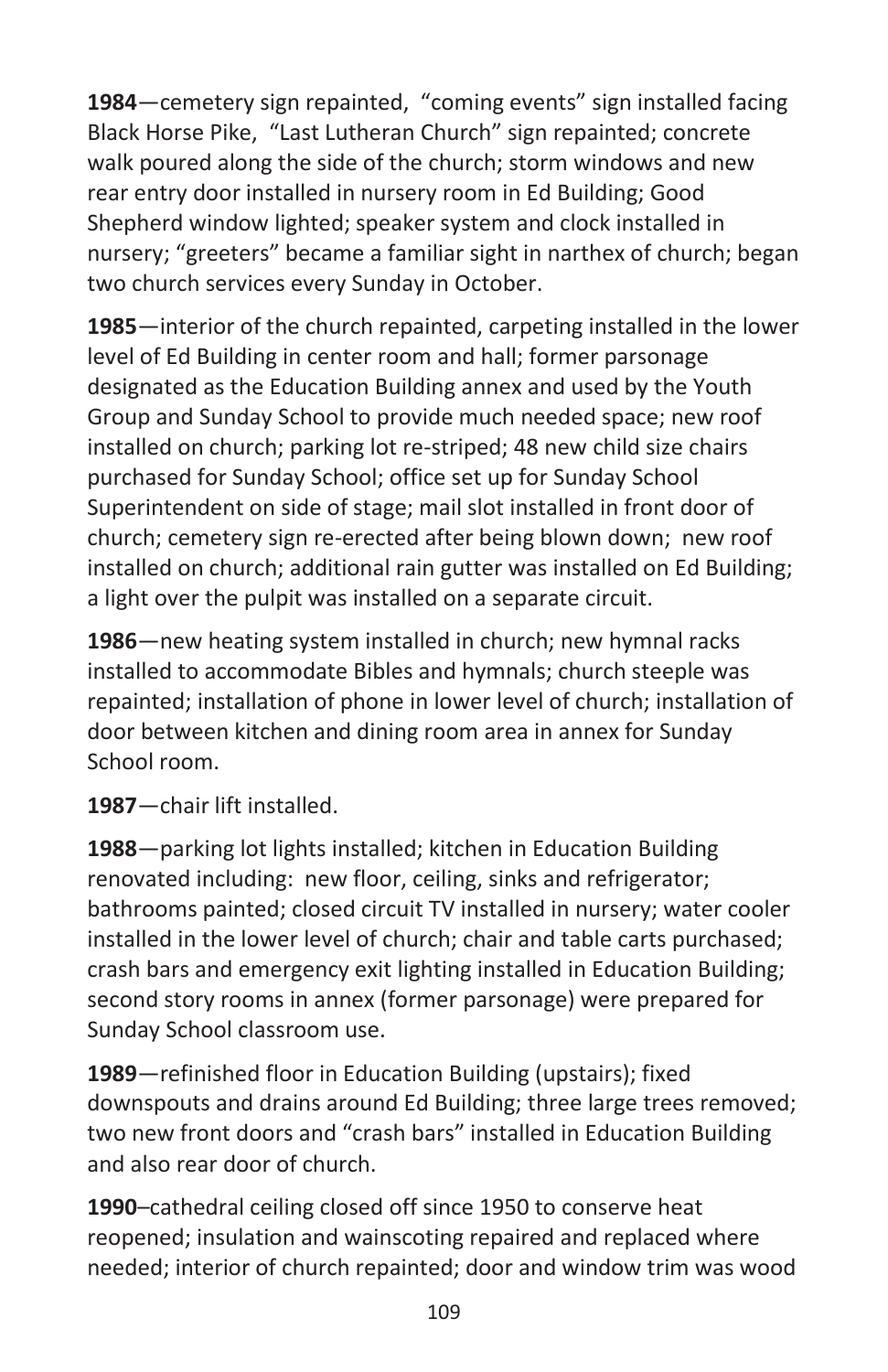grained (by hand) by Artist, Peter the Painter; new carpeting and emergency lighting was installed; new cross by Peter the Painter was installed over alter and dedicated in memory of Linda Phillips; red dossel (curtain) removed to give full view of "Good Shepherd" window.

**1992** – repairs needed due to a break-in at the church (TV, VCR plus some cash) stolen; leaks in Parsonage porch repaired; grass and grounds maintained by Youth Group; new customs lighting installed in sanctuary; new gas heaters and air conditioners installed; new water line installed in the church and annex. A chain link fence installed at St. John's cemetery; new organ purchased through generous donations in memory of Linda Phillips ( installation was quite involved); some old and dying trees were removed.

1993 – Channell property was purchased.

Property: south side of Narthex roof and roof over the "Good Sherpherd" window were re-shingled.

1994–Youth Group mowed lawns, raked leaves and did general cleanup; bathrooms in the Ed Building and church were painted; painted rear stairway into church; exterior doors to church painted; ceiling in choir replaced.

**1995**—The Education Building was cleaned and painted; brightly colored classroom furniture and cabinets created a cheerful learning atmosphere; some repair work was also completed in the Annex; additional land area was cleared at the cemetery which allowed the creation of 100 new grave sites; new water service to Ed Building; clearing of trees and brush from new property.

1996–fall and spring cleanups supported by volunteers.

**1997**—carpeting was installed in the robing room, choir room, Pastor's office (lower level of church); nursery room in Ed Building; new stage curtain in Education Building.

1998 – built a park on old Channel property in memory of Marie and Helen Gommel; exterior of Ed Building finished to match exterior of church; sign near the Black Horse Pike replaced.

1999 – roof of the Ed Building was replaced.

**2000** – parsonage was demolished to make room for more parking;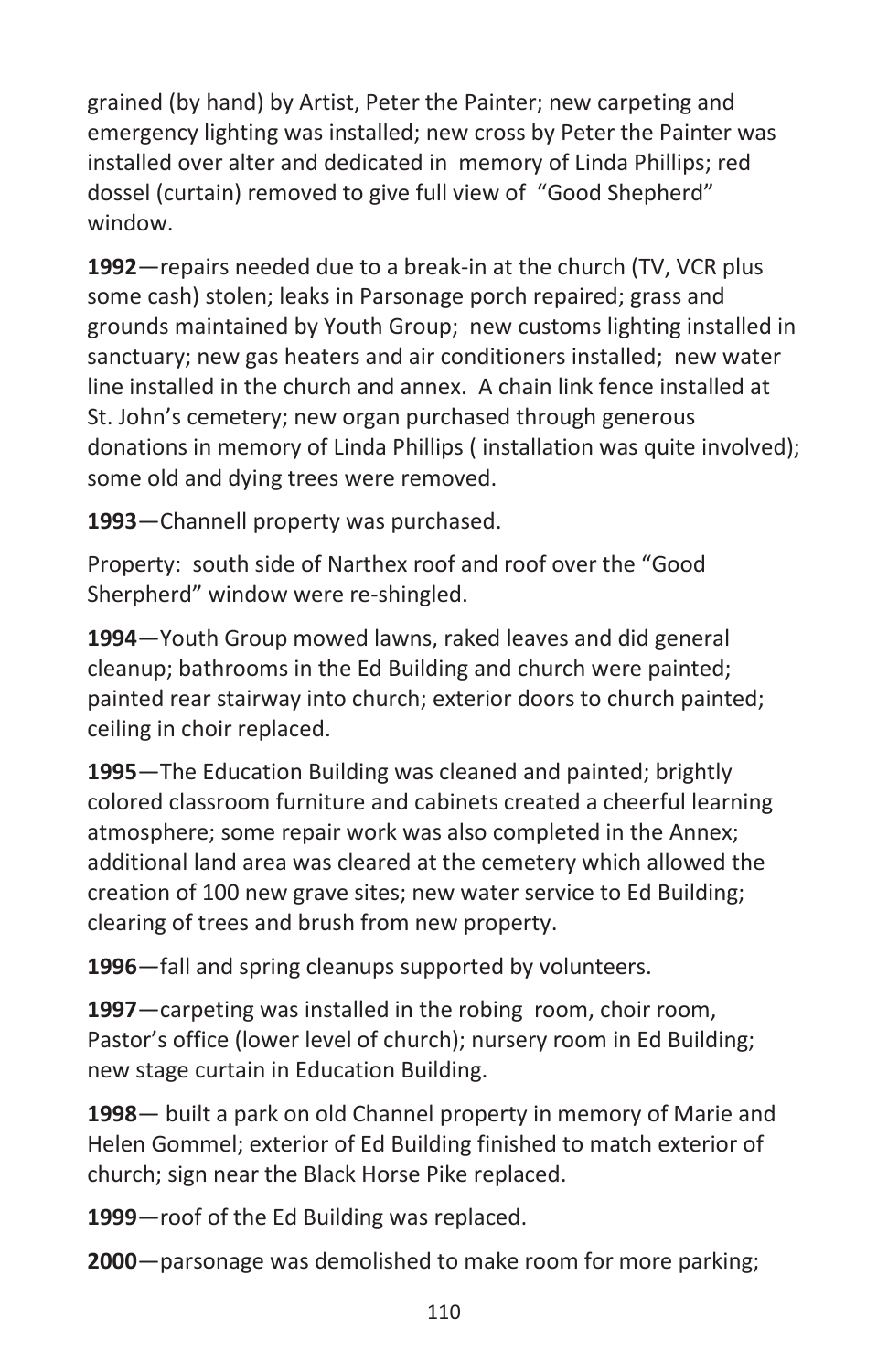driveway skirt that went to the "Dobbins House" was removed; Parish House painted and new carpeting laid in the first floor.

**2001** – area where parsonage stood was paved; carpet in sanctuary replaced; rail around choir loft removed to accommodate a growing choir as well as the pews in that area; first pew on either side of the aisle was removed and pews were re-spaced for more leg room; chancel area was enlarged and electrical outlets rewired; all work was done by congregation members with the exception of the carpeting; organ which was in the corner of the right hand side of the church was moved out closer to the congregation allowing more space around the alter area for communion; lighting was installed on the church steeple.

**2002** – grass cutting serviced hired; some small repairs made, but most repairs were deferred to the future due to budget constraints; cracks over doors were repaired; bathroom fixtures in the Parish House fixed.

**2003**—three furnaces in the church brought up to code; exhaust pipes rerouted to chimney rather than going out the side wall; smoke piping for the Parish House also brought up to code; heating units cleaned and serviced; two oil burners in Ed Building repaired and connected to the chimney; water heater in the Education Building replaced.

Painting: Outside of the church, the windows, the side door frame primed and painted; lower level windows, front wood trim around picture window and double doors were painted; doors also refurbished; partitions in the bathrooms of the Education Building were stripped and painted; lines in parking lot were restriped.

The lawn is being mowed by a professional service.

**2004** – building maintenance and repairs were as follows: choir entrance door in the church was replaced; window in church office replaced; Education Building: window air conditioners installed in ; Children's Garden created outside; Sunday School rooms revamped; high efficiency gas heater replaced the oil heaters.

**2005** – new upstairs heaters were installed in the church January 2005; new downstairs heaters were installed December 2005; lower level check value failed, new one installed; ceramic tile was installed in the basement of church; heater ducks in the sanctuary were enclosed in wood; exterior painting continued; second floor of the Parish House was completely renovated; Interfaith now occupying second floor;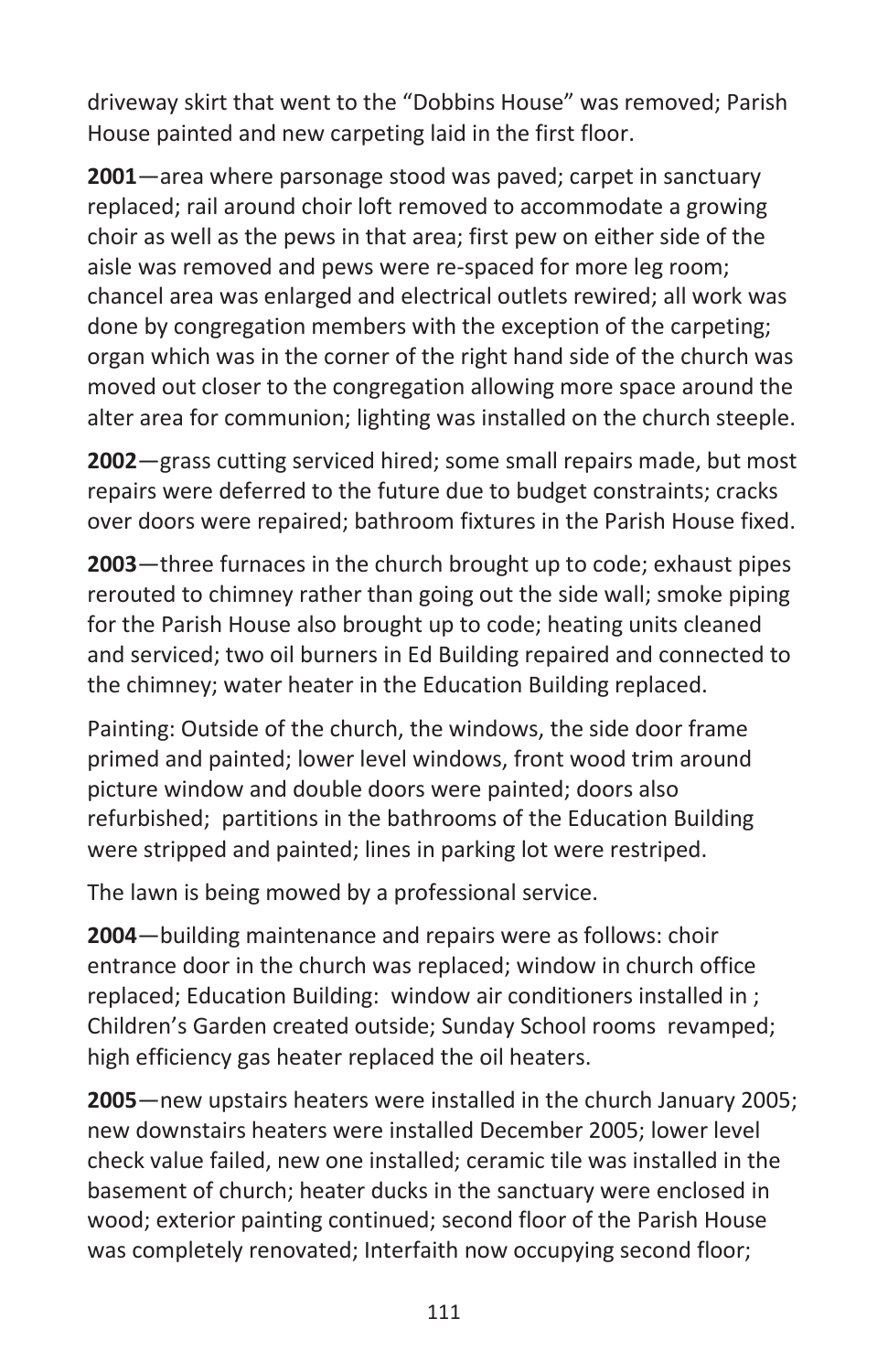Education Building downstairs painting completed; all electrical circuits upgraded.

**2007** – electrical problem with chair lift was repaired; caulking was done in the church basement after major flooding; new roof was installed on Parish House in March, \$5,000; July a window air conditioner was purchased and installed on the second floor of Parish House until heaters and air conditioner could be replaced; gas lines were run to Parish House and air conditioners and heaters were up and running by August, \$15,324; cabinets and countertops were installed in the Parish House in preparation for the Tea Room; in September oil tanks were removed from the Parish House and Educational Building; attic stairs in upstairs apartment were repaired; Education Building received hard wired smoke alarms; minor repairs in the lower level back entrance to redirect rain water; kitchen was completely gutted; rewired and redone; new floor, new countertops, cabinets, sinks faucets, two new industrial stoves, two microwaves and a new freezer also installed in kitchen \$8,000.

**2008** - The Gommel Garden was weeded, mulched and sprayed. Church: outside lights repaired and replaced; a new chairlift was installed in July; large crack by the cross in the nave of the church repaired; one speaker of sound system was turned to face the congregation; honey bees have taken residence in a church wall; back stairwell continues to flood. Education Buiding: Levilor blinds were installed throughout the building, purchased by WELCA; small air condition was installed in the Story Room during VBS; new lighting outside was installed. Parish House: Tea Room completed; new garbage disposal installed in the upstairs apartment; toilet in back bathroom of apartment was repaired.

**2009** – Education Building: the men's bathroom was remodeled; six round tables were purchased and paid for by WELCA; wall between the movie room and classroom was taken down to make a larger classroom for Sunday School; damaged Parish House sign was repaired; repairs made to the upstairs bathroom.

**2010** – Church: an upgrade was done to the light switch panel; Gommel Garden was given a good cleaning out; old chimney was knocked down and debris removed; work begun to downstairs to build a robe closet downstairs and partition off a work area for the Director of Music/Organist; sidewalks and concrete installed in front of the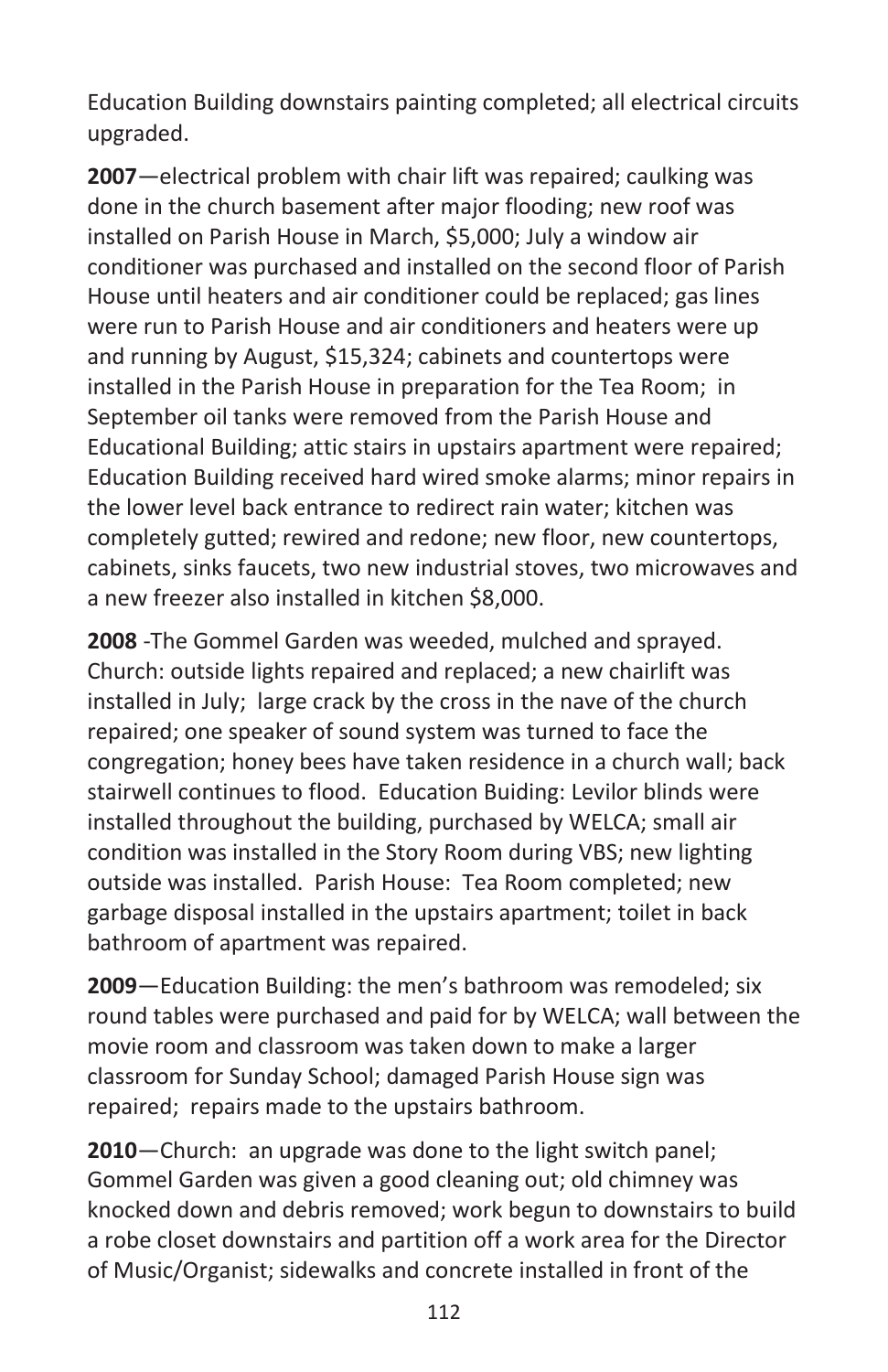Organist exit; sidewalks and concrete in front of the church was replaced \$3,000; church roof was replaced \$14,000.

**2011** – Church: repairs made to the men's urinal: work finished on the new music room; robes moved to their new closet; file cabinets and two movable 3/4 walls were purchased for the music room; lock boxes were installed outside each building containing keys for Fire Department use in case of an emergency \$469; restoration of the stained glass windows completed. All windows are now covered with a protective covering \$22,200; Good Shepherd window had a crack in the center so a small section was taken out and repaired \$4,700; inside of all stained glass windows cleaned.

Education Building-Upstairs wood floor was professionally cleaned and waxed \$300. Windows in youth room, large classroom and heater room were broken by vandals and several items were missing. All windows were replaced.

Parish House-Repairs made to toilet in apartment; vandals broke windows and doors both floors; only thing missing was a TV/VCR; repair cost of broken glass \$500; IHN moved out in September and left the apartment a mess. There is a lot of work before the apartment can be occupied again.

**2012** – Education Building: new gas meter and regulator was installed by the gas company due to a gas leak; new timer was installed for outside lights; problem with front doors breaking again. Hurricane Sandy blew the front doors off resolving the problem; new doors installed  $$1,880$ .

Parish House–The upstairs apartment was rehabilitated; carpets were torn up, new floors put in, kitchen updated, bathrooms repaired, all the walls repainted, inside steps refurbished, \$9,779. A member of the congregation moved into the apartment and will be responsible for overseeing and cleaning the properties.

Parish House; Tea room was redone; galley kitchen had new cabinets installed, old refrigerator was painted, walls were painted and floors redone. Donations from Tea Room paid for the makeover; downstairs men's and ladies' room remodeled. A swale was dug in back of Parish House in hopes of alleviating the water problem in the basement.

**2013** – Our buildings and grounds are being taken care of by some very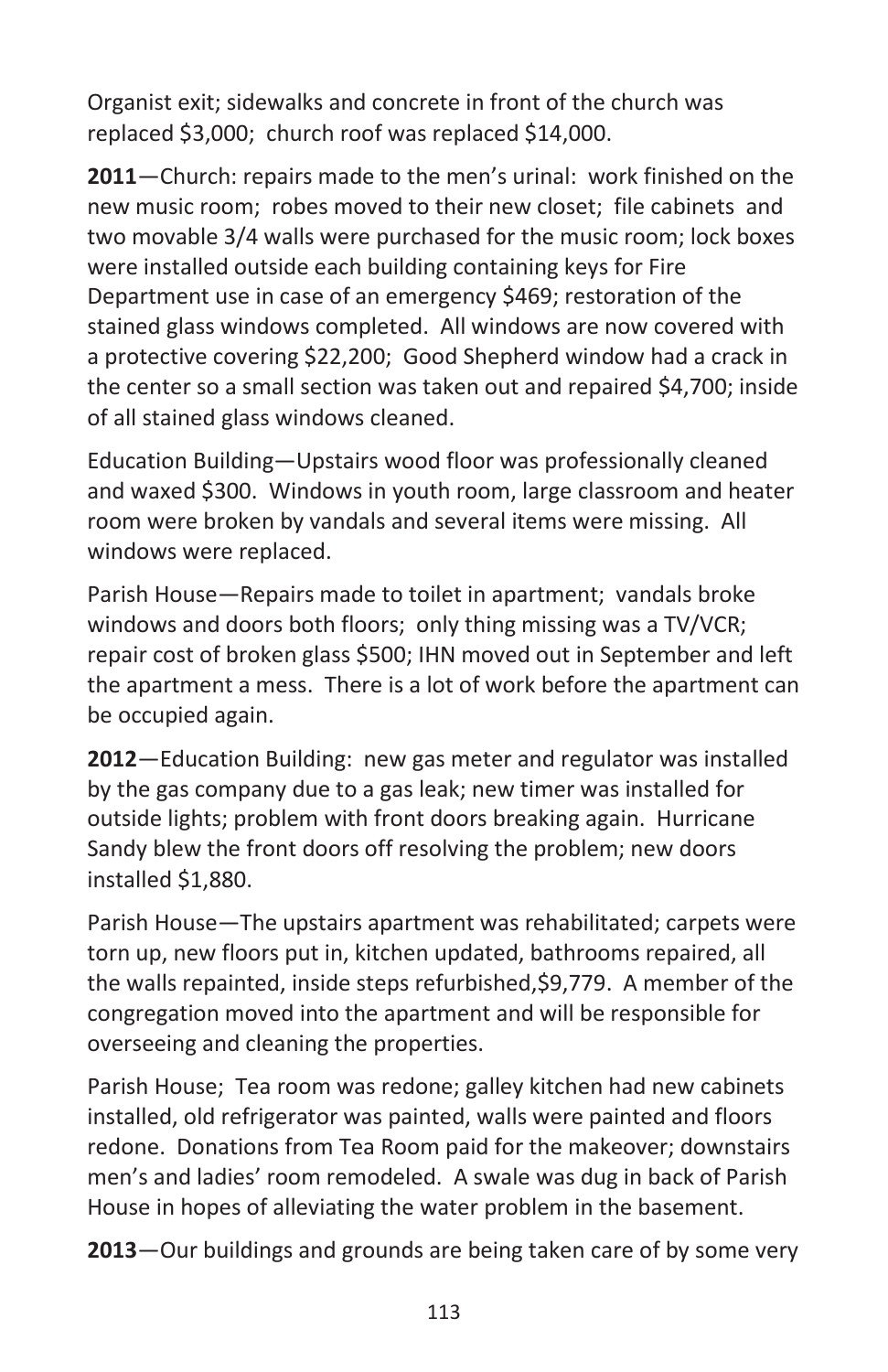vigilant stewards. Outdoor cleanups are held twice a year with volunteers tending the gardens regularly.

Church: overhead tract lighting was installed over the alter; new faucets were installed in the bathrooms; four pews received new padding and upholstering, \$1,276. Rear air conditioner was rebuilt and refrigerant line was flushed out and replaced with new Freon \$3,885; carpet, paneling and drywall were removed from one room in the basement due to a continual leak.

Education Building: the right wing of the stage was cleaned out for storage for the Hospitality Luncheons; new window air conditioner installed in kitchen window.

Parish House: a kitchen window was replaced \$500 and both heaters were repaired \$195.

**2014** – Church: doors in all 3 buildings have been rekeyed requiring only one key for all doors \$390; front door was scrapped and painted; four more pews were re-padded and covered and 24 kneelers were reupholstered for \$2,356 (memorial funds); held our first polish and shine in years. Every inch of the church was cleaned.

Education Building: extra handrails installed on main staircase; outside windows scrapped and painted; sprinkler system's main pipe broke and was replaced.

Parish House: 1st floor had some renovations: Closet door's fixed: carpet removed and replaced with new carpet in conference room and two offices; conference room and two offices painted including woodwork; new blinds were installed \$4,253; deck outside upstairs apartment replaced \$882; new faucets installed in bathrooms; new window in Pastor's office installed \$845.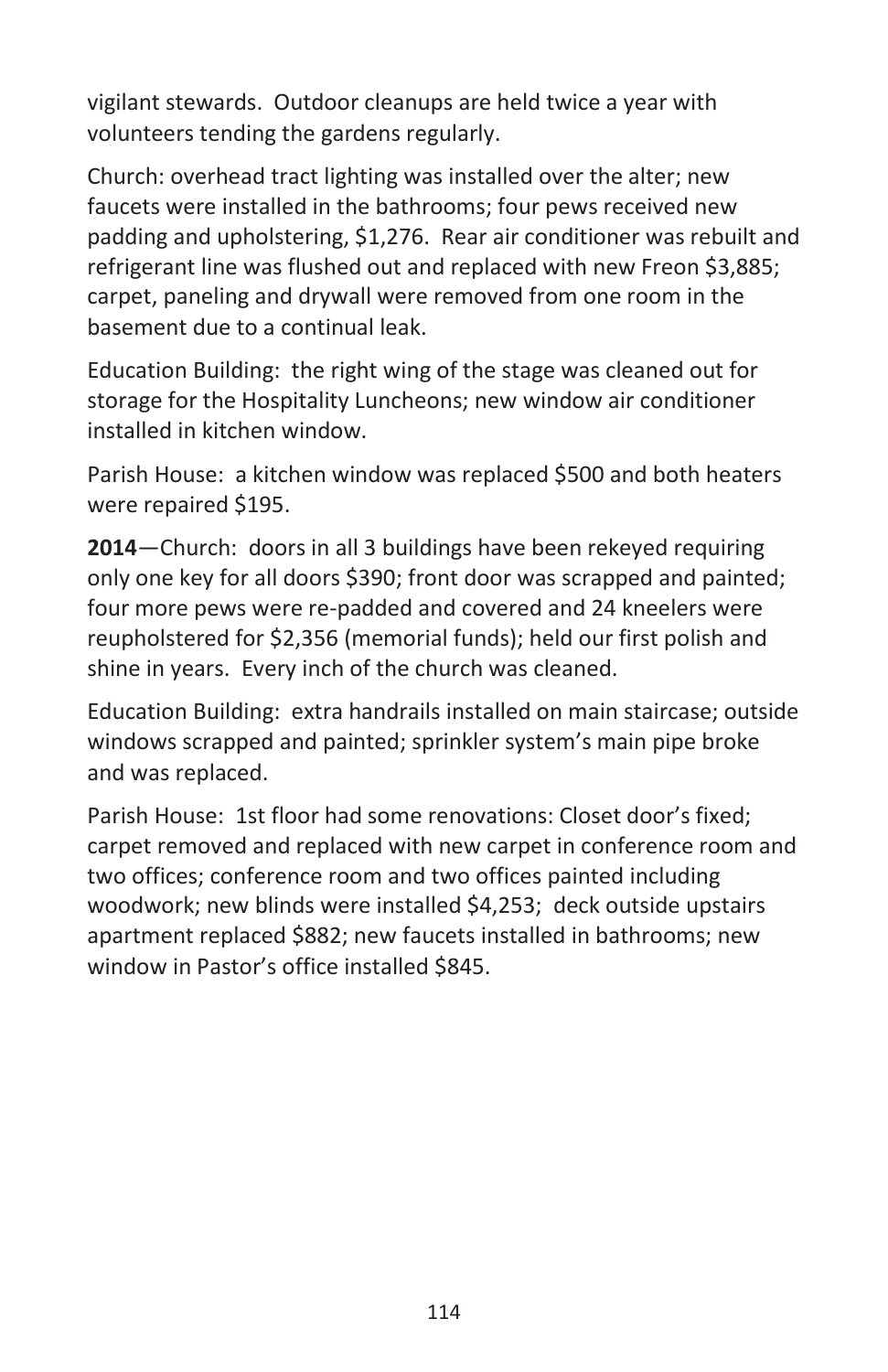# **Bibliography**

St. John's Evangelical Lutheran Church Parish Record Book

Annual Reports-1958-2014

Booklets from the following Anniversary Celebrations

75th Anniversary Book

80th Anniversary Book

95th Anniversary Book

100th Anniversary Book

Documents in the church files

Informational Booklet-1955

Newspaper articles various years throughout the his-

tory of the church

Pictures from various years given to the church

Comments from congregation members

St. James Evangelical Lutheran Church 160 Anniversary Website